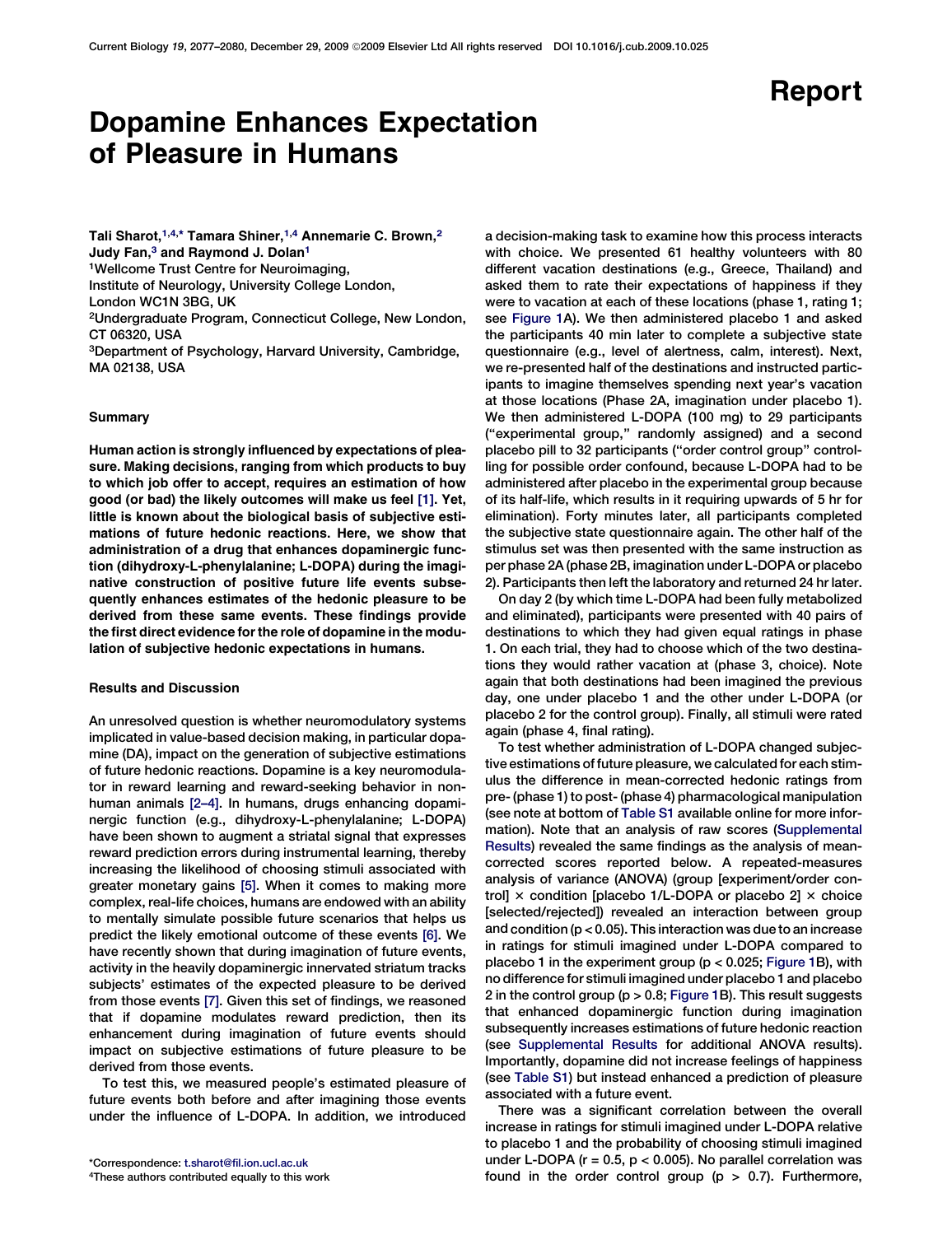<span id="page-1-0"></span>

Figure 1. Experimental Task and Results

(A) On day 1, participants rated stimuli before pharmacological manipulation (phase 1). They then completed an imagination task under placebo 1 (phase 2A) or L-DOPA (phase 2B; placebo 2 for order control group). On day 2, participants returned to the laboratory and completed a decision-making task (phase 3) and a final rating task (phase 4). For full details, see [Supplemental Experimental Procedures.](#page-2-0)

(B) Change in mean-corrected ratings from phase 1 to phase 4. Ratings of estimated happiness increased only for stimuli previously imagined under L-DOPA.

(C) Difference scores (placebo 1 - L-DOPA; placebo 1 - placebo 2) for the change in mean-corrected ratings from phase 1 to phase 4. Ratings of estimated happiness increased from phase 1 to phase 4 for stimuli imagined under L-DOPA relative to placebo 1 only for selected stimuli. As expected, there was no difference in rating change for stimuli imagined under placebo 1 relative to placebo 2 in the control group for either selected stimuli or rejected stimuli. Error bars in (B) and (C) represent standard error of the mean.  $p < 0.05$ .

participants whose average ratings of predicted pleasure were enhanced by L-DOPA relative to placebo were also more likely to choose stimuli imagined under L-DOPA than stimuli imagined under placebo ( $p < 0.0001$ ).

To further examine the relationship between rating change, choice, and pharmacological manipulation, we focused separately on the scores of selected stimuli and rejected stimuli. A two-way mixed ANOVA on scores of selected stimuli (group  $\times$  condition) confirmed a significant interaction (p < 0.05). This interaction was driven by an increase in expected hedonic outcome for selected stimuli previously imagined under L-DOPA relative to placebo 1 in the experimental group (p < 0.005; effect seen in 79% of the participants), with no difference for selected stimuli imagined under placebo 1 versus placebo 2 in the control group ( $p > 0.9$ ; see Figure 1C). For rejected stimuli, there was no group  $\times$  condition interaction (Figure 1C). These results suggest that when estimated hedonic outcomes were enhanced by L-DOPA, those stimuli were more likely to be selected.

Previous studies have implicated the dopamine-innervated striatum in signaling expectations of pleasure during imagination of future life events [\[7\]](#page-3-0). The current findings provide the first evidence indicating a regulatory role for dopamine in generating such subjective hedonic expectations in humans. Note that these results should not be taken to imply that dopamine enhances the hedonic impact of reward per se. Instead, the findings indicate that dopamine modulates processes related to predictions of likely future pleasure in a manner reminiscent of its role in reward learning.

Imagination can be construed as conforming to a learning process that enables people to estimate the emotional reaction associated with a novel event [\[6, 7\].](#page-3-0) One possibility is that by affecting learning mechanisms, L-DOPA may strengthen this process, by affecting the association between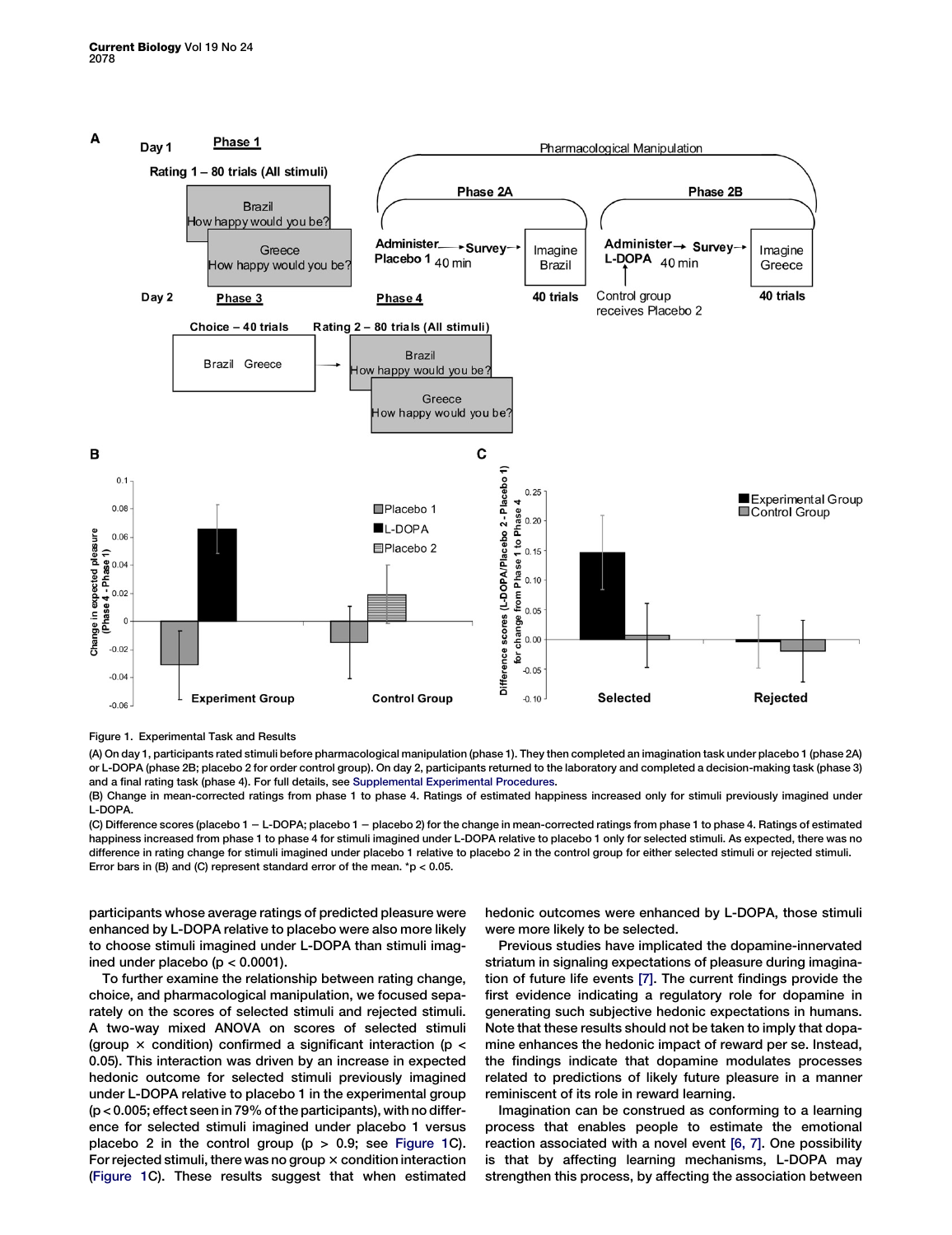<span id="page-2-0"></span>the stimuli (e.g., ''Greece'') and the brief hedonic reaction generated during imagination of the pleasurable event and/ or by directly affecting the signal that mediates predictive information during an act of imagination. This latter possibility complements previous findings including data showing that a signal in the striatum tracks expected pleasure during imagination [\[7\],](#page-3-0) as well as a growing body of literature suggesting a role for dopamine in reward learning [\[2–5, 8–11\]](#page-3-0). It has also been suggested that dopamine enhances incentive salience [\[12, 13\],](#page-3-0) where according to this view the administration of L-DOPA might be construed as enhancing the incentive salience attributed to imagined stimuli. The current study cannot distinguish between these two possibilities. An enhancement of dopaminergic function could in principle directly modulate incentive salience or alternatively enhance the predicted hedonic utility associated with the vacation destinations, which in turn could boost incentive salience.

An alternative interpretation is that enhancing dopaminergic function during imagination increases the experience of pleasure during simulation of a future event by directly altering its hedonic impact. The ensuing hedonic reaction during this simulation could act as a proxy for future hedonic reactions, enhancing the predicted pleasure associated with the event. This explanation is problematic for a number of reasons. First, the notion that dopamine acts as a pleasure neurotransmitter has been discounted by a large body of recent evidence (see [\[12, 13\]](#page-3-0) for review). Second, in the present study, we did not observe an influence of dopamine on any measure of hedonic reaction recorded during the pharmacological manipulation stage (see results for phases 2A and 2B and Table S1). However, it is possible that the effects of dopamine on valuation are not limited to future events and that enhanced dopaminergic function during imagination modulates the present value of a stimulus, an idea best tested with stimuli that can be directly experienced or consumed. A final possible mechanism is that the effects we observed reflect an L-DOPA strengthening, via hippocampus-dependent loops, of a memory trace of pleasant associations made during the imagination stage.

Understanding how hedonic expectations are formed is critical both for understanding human action, which is largely driven by estimations of future pleasure and pain [1, 6, 7], and for understanding how pleasure expectation can go awry in a multitude of neuropsychiatric disorders that implicate dopamine, such as drug addiction [\[14–17\]](#page-3-0). The current study highlights the neurobiological basis of this key aspect of human behavior, providing direct evidence of a critical role for dopamine in modulating the subjective pleasure expected to be derived from future life events.

#### Experimental Procedures

#### **Participants**

Participants were recruited through posted advertisements and assigned randomly to either the experimental group (16 males, 13 females, age range 21-31) or the order control group (15 males, 17 females, age range 20-34), blind to condition. Participants completed a screening form for significant medical conditions, gave informed consent, and were paid for their participation.

#### Experimental Design and Task

#### Day One

Phase 1, Rating 1. Phase 1 consisted of 80 trials. On each trial, a name of a vacation destination appeared on screen for 2 s. The participants rated how happy they estimated they would be if they were to vacation at that location (from  $1 =$  unhappy to  $6 =$  extremely happy) by using the computer keypad. A fixation cross was then presented for 3 s. Before the beginning of this phase, participants completed four practice trials.

Pair Construction. Stimuli were paired via a MATLAB program as implemented previously [\[7\]](#page-3-0). Approximately 80% of trials included two options that were rated the same in phase 1, and only data from stimuli derived from these pairs were subsequently used in data analysis. The remaining pairs (approximately 20%) included two options rated differently in phase 1. Each stimulus appeared in only one pair. One member of a pair was always presented in phase 2A and the other in phase 2B, an assignment that was determined randomly.

Phase 2A, Imagination under Placebo 1 (Vitamin C Supplement). Phase 2A consisted of 40 trials. On each trial, a name of a vacation destination appeared for 6 s. The participants imagined themselves vacationing at that location next year and then rated how happy they would be (from  $1 =$ unhappy to 6 = extremely happy) and rated how vivid the image was in their mind (from  $1 =$  low to  $6 =$  high). A fixation cross was then presented for  $3$  s.

Phase 2B, Imagination under L-DOPA (100 mg) or Placebo 2 (Vitamin C Supplement; Different Color and Size from Placebo 1). Procedure was as in phase 2A.

Ratings for Phase 2A and Phase 2B. Reaction times decreased in phase 2B compared to phase 2A in both groups (see Supplemental Results), most likely as a result of practice. Absolute ratings of estimated pleasure and vividness did not differ between phase 2B and phase 2A in either group for either subsequently selected stimuli or rejected stimuli. Note that during these imagination sessions, L-DOPA stimuli and placebo stimuli were imagined and rated in separate sessions (phase 2A and phase 2B, respectively). Because participants may have used an absolute evaluation scale differently on phase 2A and phase 2B (i.e., the most pleasurable stimuli would be rated 6 in both conditions even if the most pleasurable stimuli under L-DOPA were more pleasurable than under placebo), we cannot reliably compare these ratings. In contrast, during phase 1 and phase 4, all stimuli were rated intermixed at the same time. Thus, those ratings, reported in the main text, can be reliably compared for the different types of stimuli. Day Two

Phase 3, Choice. On each trial, two names of vacation destinations (see "Pair Construction" above) appeared on screen side by side for 4 s. The word ''choose'' then appeared above the two options for an additional 2 s, and participants indicated which location they would prefer to vacation at next year by pressing one of two buttons on the keypad. After the participants made a response, a star appeared next to the chosen location. Finally, a fixation cross was presented for 3 s. Choices were hypothetical. Phase 4, Rating 2. Procedure was as in phase 1.

Additional Rating Questionnaires. Following phase 4, participants were asked to rate all stimuli on four scales (see [\[7\]\)](#page-3-0): previous visits, familiarity, vividness, and arousal. Three participants in each group failed to fill in these questionnaires. No group  $\times$  condition interaction was found for any of these scores for either selected stimuli or rejected stimuli.

#### Supplemental Data

Supplemental Data include two tables, Supplemental Results, and Supplemental Experimental Procedures and can be found with this article online at [http://www.cell.com/current-biology/supplemental/S0960-9822](http://www.cell.com/current-biology/supplemental/S0960-9822(09)01844-2) [\(09\)01844-2.](http://www.cell.com/current-biology/supplemental/S0960-9822(09)01844-2)

#### Acknowledgments

This work was supported by a Wellcome Trust Programme Grant to R.J.D., a British Academy Postdoctoral Fellowship to T. Sharot, and a Medical Research Council Clinical Research Training Fellowship to T. Shiner. We thank J.H. McDermott for programming; R. Moran for assistance with programming; A. Pine for discussion; and P. Dayan, S. Fleming, M. Guitart-Masip, Q. Huys, C. Korn, B. Seymour, and D. Talmi for comments on an earlier version of the manuscript.

Received: August 18, 2009 Revised: October 6, 2009 Accepted: October 7, 2009 Published online: November 12, 2009

#### References

1. Bentham, J. (1948). An Introduction to the Principles of Morals and Legislation (New York: Hafner Publishing Company). Originally published in 1789.